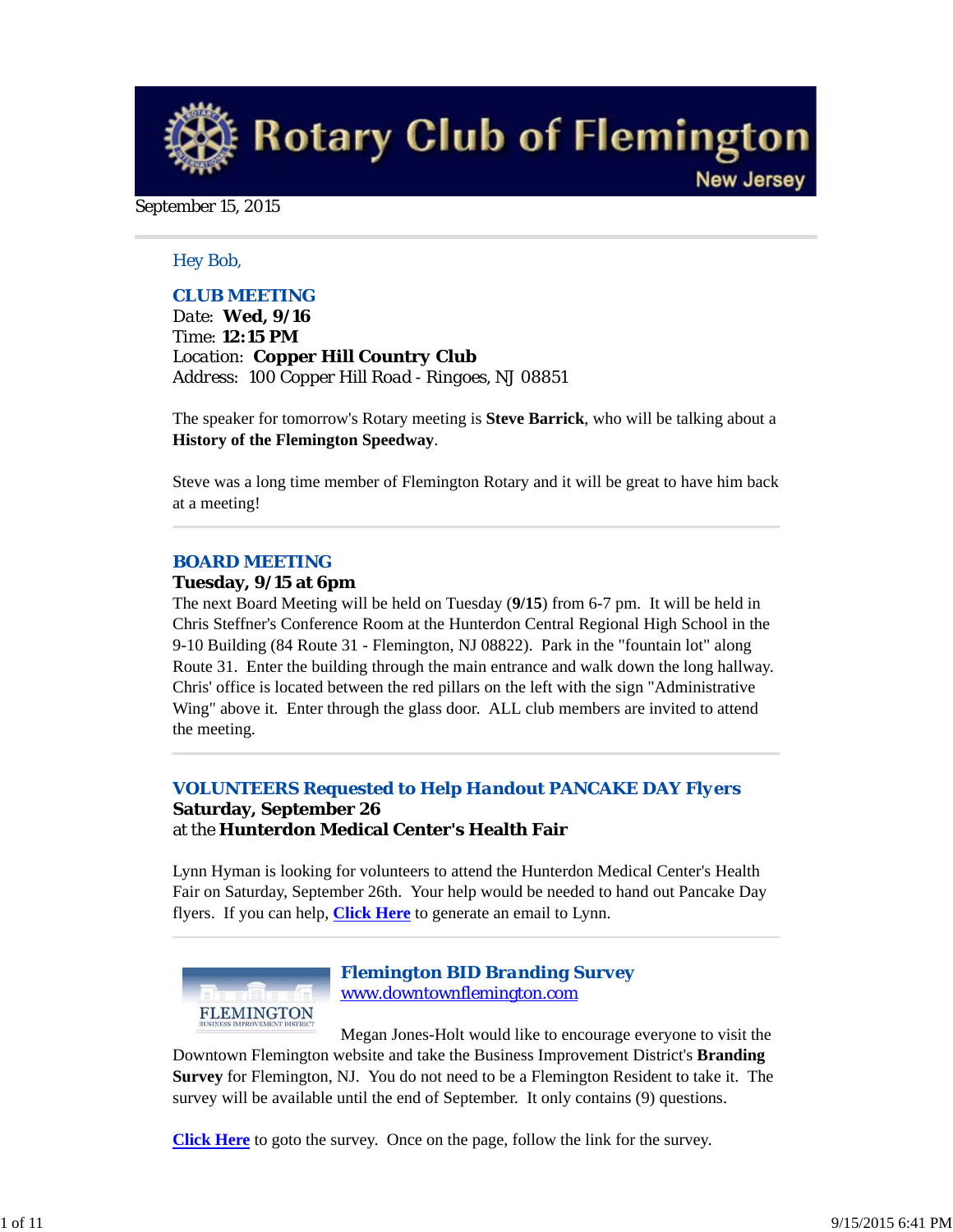

**41st Annual PANCAKE DAY plus COSTUME CONTEST**  *and Halloween High School* Date: **Sat, October 31, 2015** Time: **7am** to **12noon** Hunterdon Central Regional High School

29 Junction Road - Flemington, NJ

If you enjoy a great family event and lots of delicious pancakes, then plan to attend Flemington Rotary's **41st Annual Pancake Day plus Costume Contest & Halloween High School\*** on Saturday, October 31. Doors open at **7am** and close at **12noon**.

This annual event will take place at the Commons at Hunterdon Central Regional High School in Raritan Township. The Commons is near Hunterdon Central's field house, at 29 Junction Road, in Flemington.

The Rotary Club of Flemington Helps the Local Community - Proceeds generated from Pancake Day provide scholarships for HCRHS & HC-Polytech graduating seniors.

**HALLOWEEN HIGH SCHOOL\*** - Fun for the Entire Family - Special activities will include an indoor Halloween High School from **9am** until **11am**, sponsored by Hunterdon Central. There will be Haunted House decorated theme, children's scary story time and all kinds of Halloween activities and games in different classrooms. Kids ages 5 to 8 and their parents can come together and there will be prizes and gifts to families and kids who come in costume. Note that a **Paid admission** to Pancake Day is required in order to participate in Halloween High School.



**COSTUME CONTEST**\* - A **Costume Contest** will be held during the Pancake Day event. The contest will begin at **11am** and is for the **Ages** of Infant to 16. **Cash Prizes** for best costumes as selected by the judges! Note that a **Paid admission** to Pancake Day is required in order to participate in the Costume Contest. The categories for the costume contest are:

- **SCARRIEST** costume.
- **SUPER HERO** costume.
- **ANIMAL** costume.
- **FUNNIEST** costume.
- **PRINCESS** costume.
- **FAMOUS PERSON** costume.

**DELICIOUS PANCAKES and more** - Rotary will have delicious Buttermilk Pancakes for all ages to enjoy from **7am** to **12noon**! And, in addition to the flapjacks, sausage, juice, coffee & tea, there will also be a bake sale. The bake sale will offer a broad selection of cookies, cakes, pies and pastries prepared by Rotary members and their families.

**EVENT TICKETS** - Pancake Day tickets are available in advance from Rotary Club of Flemington members, or at the door. Enjoy as much as you can eat & drink! This includes pancakes, sausages, butter, syrup, coffee, tea, juice and milk. Cost is only \$7.00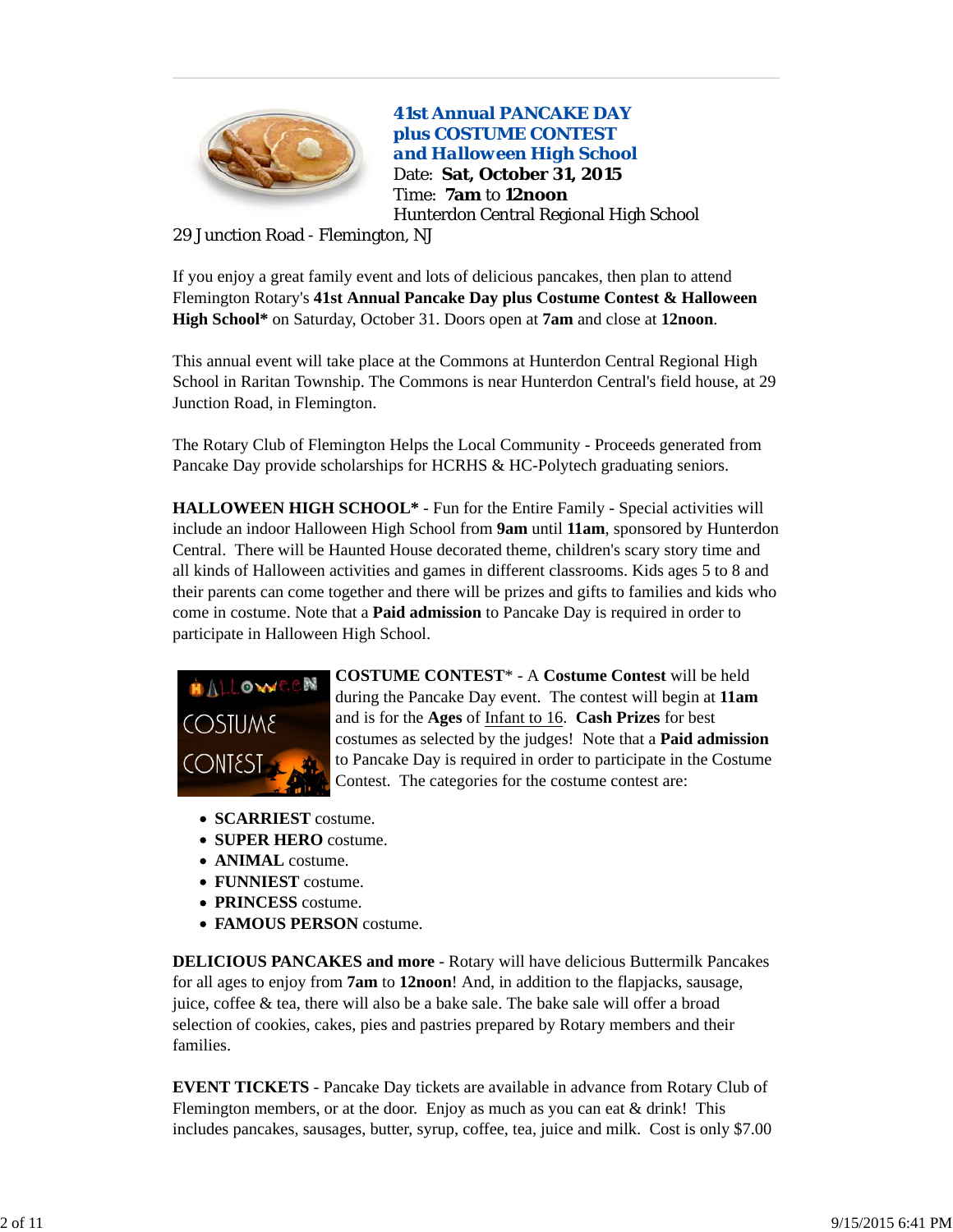for adults; \$4.00 for children ages 5 - 11; Children under 5 are free. Ticket cost includes admission to the Costume Contest, Walk-Through The Human Brain & Halloween High School.

**OPTIONAL FOOD PANTRY DONATIONS** - We will gladly accept non-perishable food donations, which will be distributed to the local food pantries. The Rotary Club of Flemington would like to thank the generosity of the many local community businesses who help make the event possible.

For more info, goto www.FlemingtonRotaryNJ.org or contact Event Chair, Lynn Hyman at 908-304-4199 or by email at lynnjim5@verizon.net



www.hunterdonhealthcare.org

**Healthcare System** for being our **Primary Event Sponsor**!



*The MEGA Brain* **Walk-Through Exhibit at Pancake Day**

The **Hunterdon Healthcare System** is also very generously sponsoring a

walk-through brain exhibit that will be at Pancake Day for all to enjoy! The exhibit called "**The MEGA Brain**", as manufactured by Medical Inflatables, is the world's only portable, inflatable, walk-through brain exhibit. Visitors enter the exhibit through the frontal lobe, which is responsible for personality and higher cognitive functions, and exit through the cerebellum, the portion of the brain that controls balance and coordination.

The MEGA Brain is approximately 18 feet long by 14 feet wide by 12 feet high.

The MEGA Brain provides a highly interactive educational experience that increases people's awareness of the central nervous system's most critical organ. Visitors can step inside the human brain, learn about the various structures and normal brain function, observe examples of brain trauma and disease, and view displays explaining some of the latest neurological medical treatments.

The MEGA Brain showcases a variety of features, both inside and outside the brain, including:

# **INSIDE the brain**:

- Stroke
- Alzheimer's disease
- Headaches
- Parkinson's disease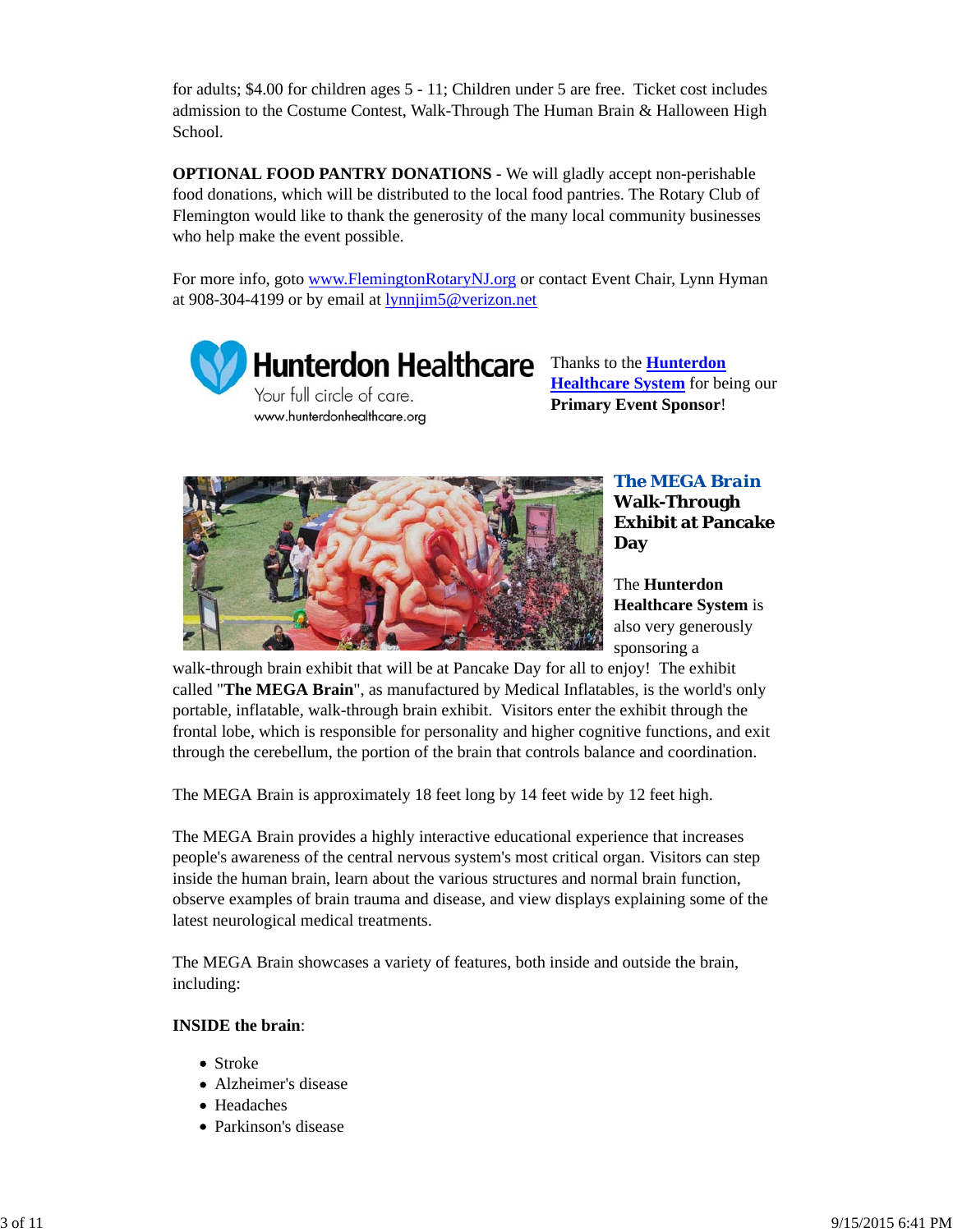- Epilepsy
- Meningitis
- Multiple Sclerosis (MS)

# **OUTSIDE the brain**:

- Brain tumor
- Brain trauma
- Treatment/prevention options for stroke, brain protection, and brain imaging
- Stroke
- Aneurysm



# *Rotary Sponsored FLU SHOT CLINIC* Flemington Clinic: **September 27** Jewish Community Center

The Rotary sponsored Flu Clinics are scheduled again this year for Flemington, Whitehouse and Clinton. The Flemington clinic is on September 27th at the Jewish Community Center.

If you are available and interested in helping, please contact Mick Schaible to let him know. Click Here to generate an email to him.



# *10th West Africa Project Fair* **November 10 - 19, 2015 Week-Long, International Trip**

President Mick received this email that he wanted to share with everyone. **Click Here** to download a PDF of the 5-page flyer about the 10th West Africa Project Fair.

------------------------------- Dear Rotary Club President:

Congratulations on the beginning of a new and hopefully successful year of Rotary Service as a Club President. I sincerely hope it is a wonderfully productive and satisfying experience for you.

The purpose of this correspondence is to announce an upcoming trip to **Cote d'Ivoire, West Africa** in **November 2015** to participate in a **polio immunization exercise**, **attend the 10th Annual West Africa Project Fair**, and engage in a **hands-on work project.** Attached is detailed trip information. Please feel free to share this information with the Rotarians in your club *as soon as possible* as we have a limited amount of space and expect this trip to be filled in the next week or two.

Trip Dates: **November 10 - 19, 2015**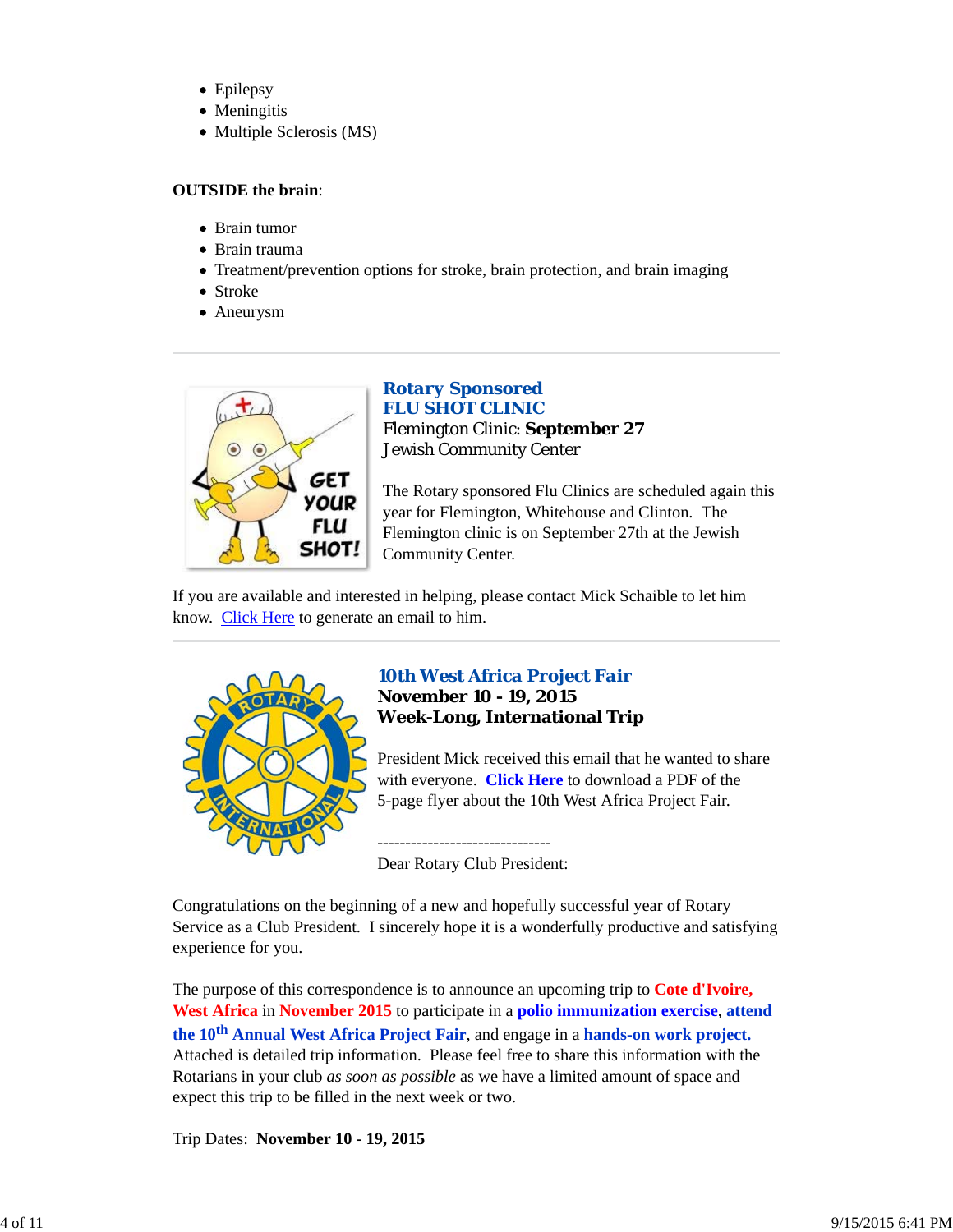# Travel to: **Abidjan, Cote d'Ivoire, West Africa** Per Person Price: **\$1,779, double occupancy**

Program includes: Hotel accommodations, transfers, most meals, polio immunization exercise, hands-on community service field work, West Africa Project Fair registration, special Rotary and fellowship events, sightseeing, etc.

In November 2015, North American Rotarians will travel to **Abidjan, Cote d'Ivoire,** for a life changing experience. Have you ever heard a Rotarian speak about their personal experience participating in a polio eradication exercise, a cleft lip/cleft palate mission, or work on a humanitarian grant? These trips have a profound effect upon the individual. For those of you who have gone on one of these trips you know, and for those of you who have yet to enjoy this experience, you should.

The experiences you have stay with you forever. You get up early in the morning, travel with local Rotarians to a village, health clinic or impoverished neighborhood, and for the next few hours, you change. Small children come up to you to say thank you. Mothers and fathers smile at you knowing that you are giving their child a chance for a better life. You meet with the leaders in the village to learn of their needs and their hopes. It is hot; it is dusty; it makes you uncomfortable; it is exquisite.

The West Africa Project Fair is endorsed by Rotary's Reach Out to Africa Committee (ROTA), who is trying to generate greater connectivity between the African and North American Rotarians to generate greater support of the projects of Africa. Your involvement, or your club's involvement, in this Fair would not only provide an opportunity for project support, it would also help your members to grow and to understand the benefits of being a Rotarian. Involvement in Rotary gives the ordinary Rotarian extraordinary opportunities to do things that they could never do anywhere else. This trip is just such an experience.

Even if you are unable to join us this year, please feel free to **announce this program in your club over the next month**, get it on websites, and get it in newsletters. Encourage your members to participate - help them to Be a Gift to the World.

Let us know if you have any questions. We hope to hear from you soon.

**Brad** 

Bradford R. Howard Rotary International Director, Zones 25-26, 2015-2017

516 Grand Avenue Oakland, CA 94610 Phone: (510) 834-2260 FAX: (510) 834-1019



# *SPEAKERS & PROGRAMS BEING SOUGHT*

President Mick is looking for some ideas for upcoming meeting programs and speakers. If you have any leads, please pass them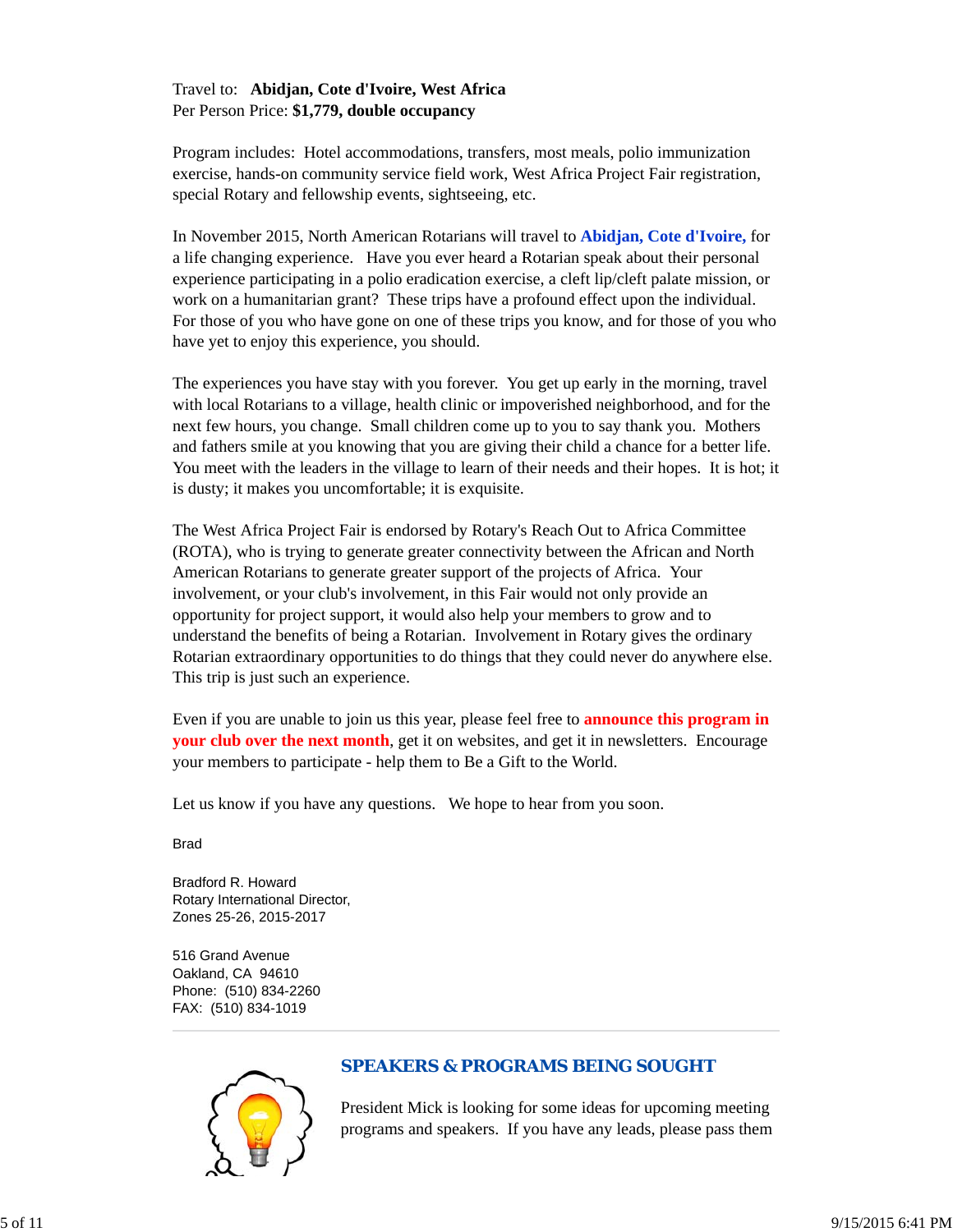

onto Mick Schaible, who will follow-up to schedule the speaker.

**Click here** to generate an email directly to Mick.



As you know, the Rotary Club of Flemington is a member of the H.C. Chamber of Commerce. This enables all Rotarians the ability to attend a Chamber function as a "member". If someone asks you what your business is, you would explain that you are a member representing the Rotary Club of Flemington. **Click Here** to visit the Chamber website for a listing of upcoming events.



**FLEMINGTON** 

# *Hunterdon Chamber Internet Radio "THE ROTARY HOUR"* **Mondays from 10am to 11am**

PDG Megan Jones-Holt is the host of "The Rotary Hour" on the

Hunterdon Chamber Internet Radio station and is looking for guests to have on the show. If you are intersted, please get in touch with Megan at (908)894-4590 or **mjonesholt@gmail.com**.

**Click Here** to listen to the Hunterdon Chamber Internet Radio station from your PC, smart phone, mobile device, etc.

> *FLEMINGTON BUSINESS IMPROVEMENT DISTRICT* www.downtownflemington.com

If you would like to learn more about events and activities going on around Flemington, please **CLICK HERE** to visit the Flemington Business Improvement District (BID) website.

# *ROTARY DISTRICT 7510 NEWS*

**Click Here** to read the current news from our Rotary District 7510.

# *SPEAKERS & PROGRAMS BEING SOUGHT*

We are always seeking new or creative ideas for upcoming meeting programs and speakers. If you have any leads, please pass them onto Mick Schaible. **Click here** to generate an email directly to Mick.

# *UPCOMING DATES TO NOTE*

#### **Summary of Upcoming Club Meeting Programs**:

Wed, 9/16: Steve Barrick - History of the Flemington Speedway Wed, 9/23: Tamara Berisha (Hunterdon Medical Center): Acupuncture Wed, 9/30: HCRHS Program: Summer Experience (Projector & Screen Needed).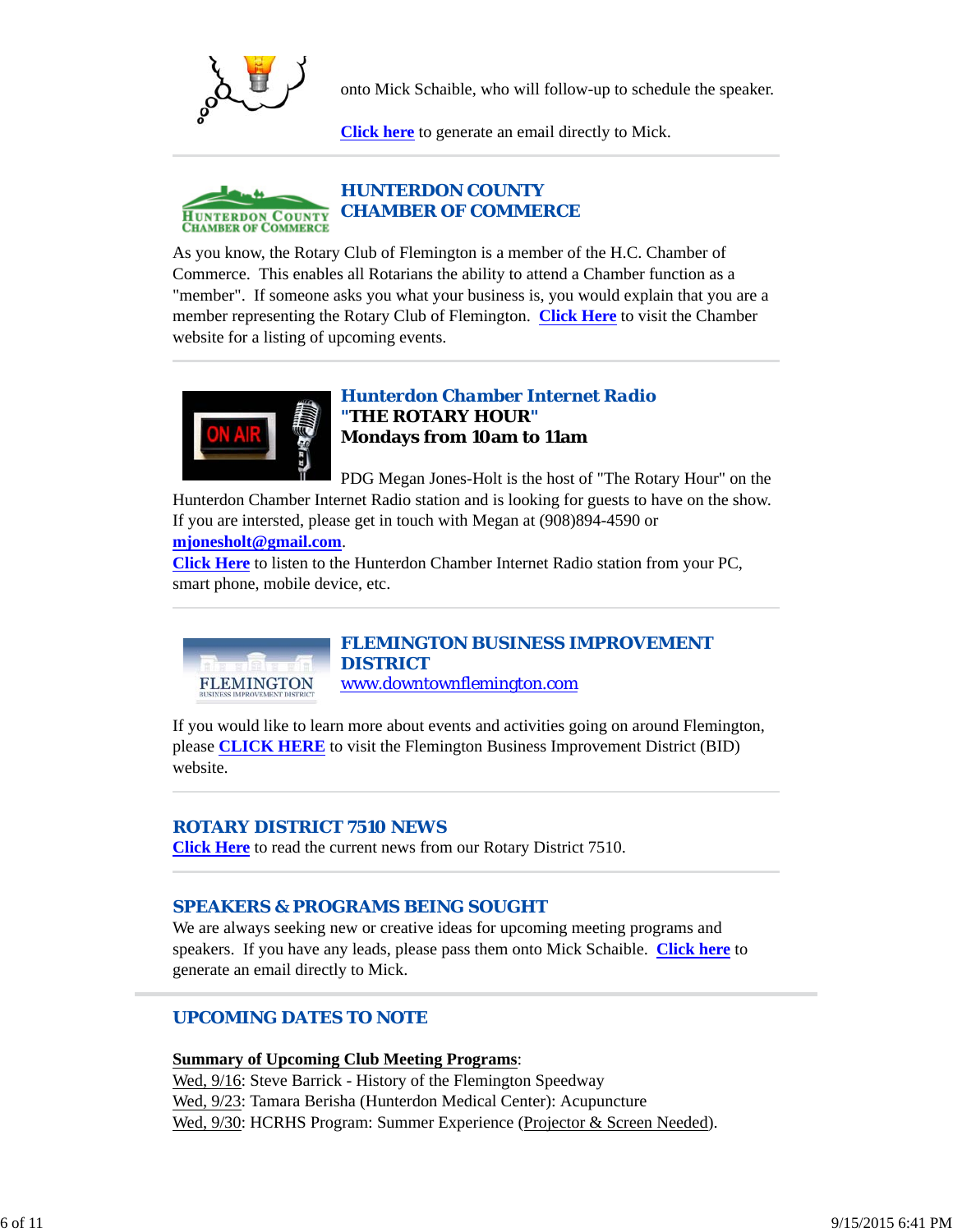Director of Curriculum and a Student will share their summer experience project from last year.

Wed, 10/07: HCRHS Program: Backward Bicycle video presentation (Projector & Screen Needed) Wed, 10/14: HCRHS Program: How Wolves Changes Rivers video presentation (Projector & Screen Needed) Wed, 10/21: District Governor Hal Daume - Official Visit Wed, 10/28: TBA

Wed, 11/04: District Conference Wed, 11/11: HCRHS Program: Changing the Way We Teach Math video presentation (Projector & Screen Needed) Wed, 11/18: TBA Wed, 11/25: TBA

**Next RCOF Board Meeting**: Tues, 9/15/2015 at 6:00 PM. (Meetings held bi-monthly). **Next Membership Meeting:** Wed, 10/14/2015 at 1:30 PM (Usually the 2<sup>nd</sup> Wed).

# **Upcoming RCOF Club Events, Fundraisers, Fellowship Events, Etc**.:

Sat, 10/31: **Pancake Day & Costume Contest** at the H.C.R.H.S. Commons Fri, 12/04: **Christmas Tree Lighting Ceremony** (Main Street, Flemington) Sun, 12/06: **Hunterdon Holiday Parade** at **5pm** (Main Street, Flemington)

## **Rotary District 7510 Events & Functions:**

Fri, 09/25: **Help Nepal Benefit Concert** at the Scotch Plains-Fanwood High School; 667 Westfield Road, Scotch Plains at **6pm** Tue, 10/06: **Vocational Assembly** at The Pines Manor; Talmadge Road & Route 27, Edison, NJ at 3:30pm. Cost is \$50 per person in advance. Sat, 10/31: **Foundation Grants Seminar** at The Bridgewater Marriott Hotel; 700 Commons Way, Bridgewater, NJ at 8:30am. No cost to attend.

#### *COMMITTEE LIST:*

**Click Here** to download the listing of all current Club Committee's and its members.

# *"MEMBERS ONLY" WEBSITE:*

# **Click Here for the Members Only section of the website to find:**

- 1) The "Membership Proposal Form" to propose a new member.
- 2) New Member Information.
- 3) An Online Copy of the Club Membership Directory.
- 4) A Link to All Photos Albums of the Club.

# *ROTARY WEBSITE LINKS:*

Rotary International: **www.Rotary.org** Rotary District 7510: **www.RotaryNJ.org**

# *NEARBY ROTARY CLUB MEETINGS:*

As A Rotarian, you are Welcome to attend a Rotary Club meeting anywhere in the world. Click here for the Rotary Club Locator App. Or see below for some local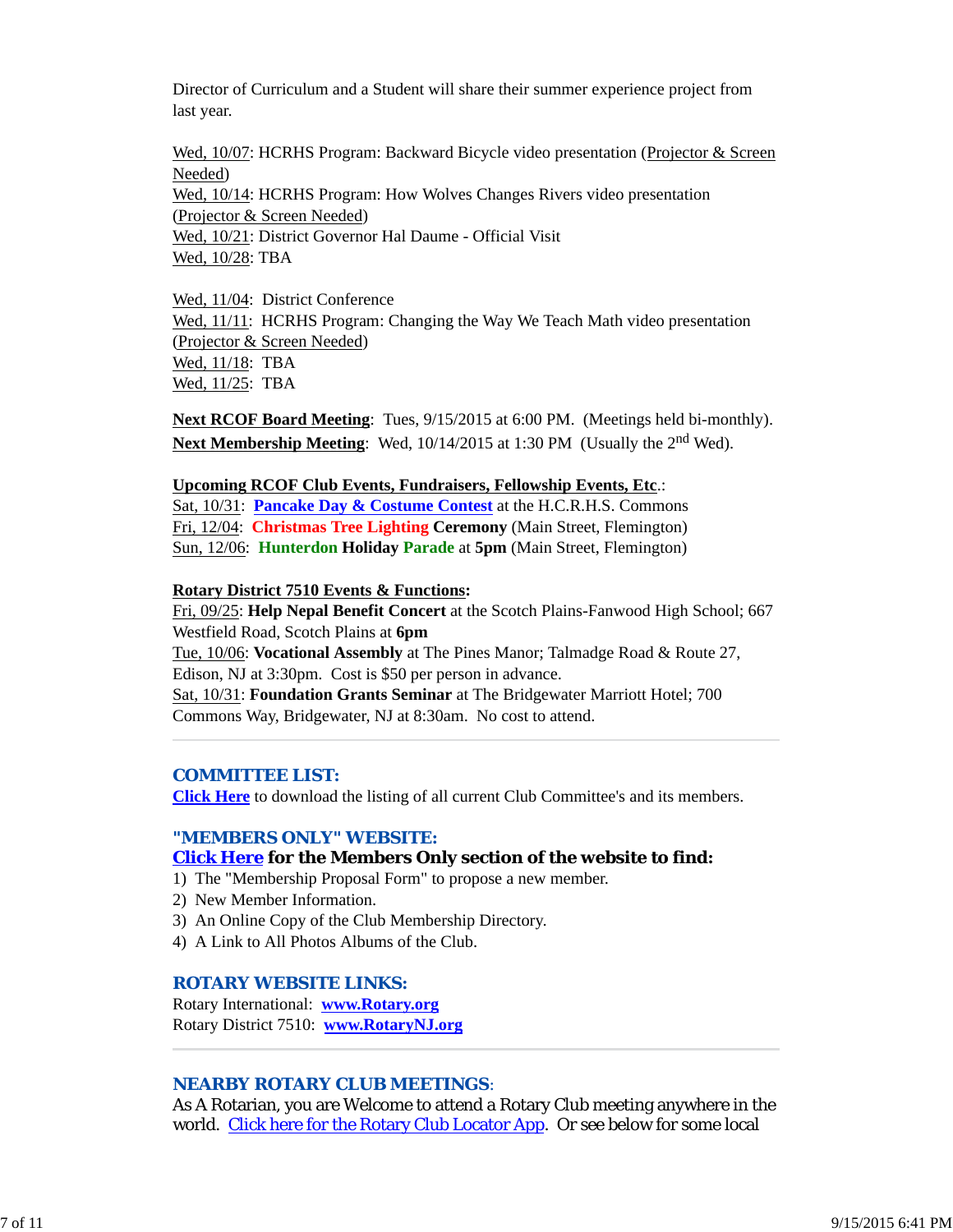# meetings:

#### Mondays

**Lambertville/New Hope** (6:30 pm) - Lambertville Station Restaurant; 11 Bridge Street, Lambertville NJ 08530

**Piscataway** (12:15 pm) - Radisson Hotel; 21 Kingsbridge Road, Piscataway, NJ 08854

# Tuesdays

**Whitehouse** (12:15 pm) - Max's 22; 456 Route 22 West, Whitehouse Station, NJ 08889 **Princeton** (12:15 pm) - The Nassau Club; 6 Mercer Street, Princeton, NJ 08540 **Bridgewater-Bound Brook** (12:15 pm) - Arbor Glenn; 100 Monroe St, Bridgewater 08807

## Wednesdays

**Branchburg Township** (7:30 am): Stoney Brook Grille; 1285 Route 28, North Branch, NJ 08876

**Flemington** (12:15pm): Copper Hill Country Club; 100 Copper Hill Road, Ringoes, NJ 08851

**Hillsborough Township** (6:15 pm): Pheasant's Landing; 311 Amwell Road (Rt. 514), Hillsborough, NJ 08844

## **Thursdays**

**Clinton Sunrise** (7:30 am): Clinton Fire Department; New Street, Clinton, NJ 08809 **Somerville/Bridgewater** (12:15 pm): Bridgewater Manor; 1251 US Highway 202/206, Bridgewater, NJ 08807

**Trenton** (12:15 pm): Freddie's Tavern; 12 Railroad Avenue, West Trenton, NJ 08628

#### Fridays

**North Hunterdon** (12:15 pm): Beaver Brook County Club; 25 County Club Drive, Annandale, NJ 08801

**Princeton Corridor** (12:15pm): Hyatt Regency; 102 Carnegie Center, Rt. 1 North, Princeton, NJ 08540

# eClub

**Rotary eClub of Hunterdon Horizon**: View website for meetings or online makeups.

# RI President's Call for Action in **2015-2016**: **"Be A Gift To The World"**

# **Rotary Club of Flemington - Our 92nd Year**

Founded October 3, 1923 \* Charter #1529 \* District 7510

| Club President      | <b>Mick Schaible</b>                         |
|---------------------|----------------------------------------------|
| President-Elect     | D.J. Wright                                  |
| Secretary           | <b>Chris Steffner</b>                        |
| Treasurer, General  | <b>Bob Newland</b>                           |
| Treasurer, Lunch    | <b>Lynn Hyman</b> (immediate Past-President) |
| Board Member        | <b>Chris Kamnitsis</b>                       |
| <b>Board Member</b> | <b>Joe Ziegler</b>                           |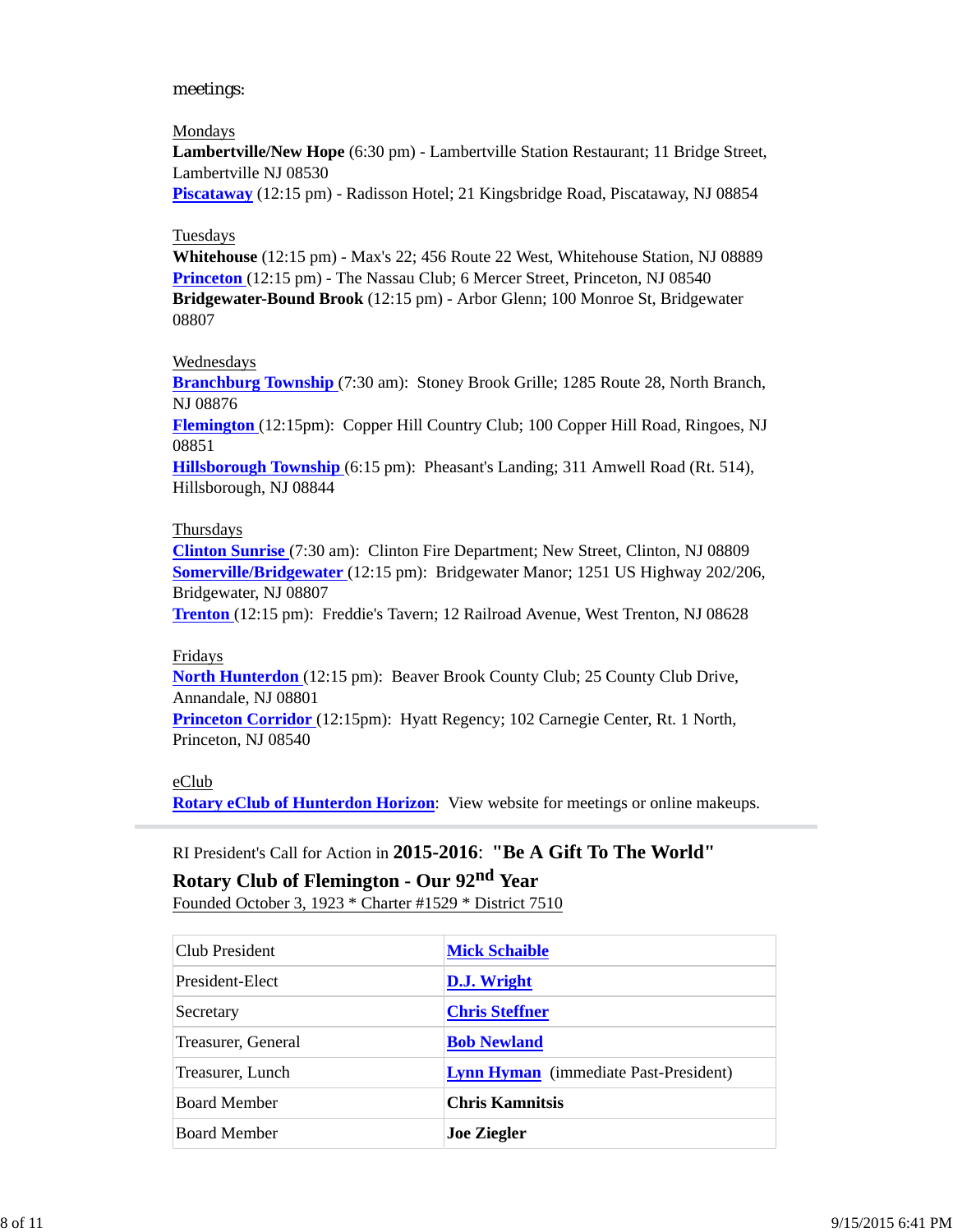| Sergeant-at-Arms                         | <b>Jim Davidson</b>                          |  |
|------------------------------------------|----------------------------------------------|--|
| R.I. President                           | K.R. "Ravi" Ravindran (Sri Lanka)            |  |
| District Governor (DG)                   | Hal Daume (Berkeley Heights, NJ)             |  |
| District Governor Elect (DGE)            | <b>Charles Minton</b> (Union, NJ)            |  |
| District Governor Nomimee (DGN)          | <b>Bob Zeglarski</b> (Roselle-Rosselle Park) |  |
| <b>Assistant District Governor (ADG)</b> | <b>Albert Varga</b> (Lambertville-New Hope)  |  |
|                                          |                                              |  |

Club Meetings: **Wednesday, 12:15 pm, Copper Hill Country Club** 100 Copper Hill Road, Ringoes 08551



*MISSION STATEMENT*: The mission of Rotary International is to assist and guide Rotarians and Rotary clubs to accomplish the Object of Rotary to ensure Rotary's continuing relevance and to help build a better world, emphasizing service activities by individuals and groups that enhance the quality of life and human dignity, encouraging high ethical standards, and creating greater understanding among all people to advance the search for peace in the world.

**THE OBJECT OF ROTARY:** The object of Rotary is to encourage and foster the ideal of service as a basis of worthy enterprise and, in particular, to encourage and foster:

**1st**: The development of acquaintance as an opportunity for service;

**2nd**: High ethical standards in business and professions, the recognition of the worthiness of all useful occupations, and the dignifying of each Rotarian's occupation as an opportunity to serve society;

**3rd**: The application of the ideal of service in each Rotarian's personal, business and community life;

**4th**: The advancement of international understanding, goodwill, and peace through a world fellowship of business and professional persons united in the ideal of service.

**THE 4-WAY TEST:** "Of the things we think, say or do:

**1st**: Is it the Truth?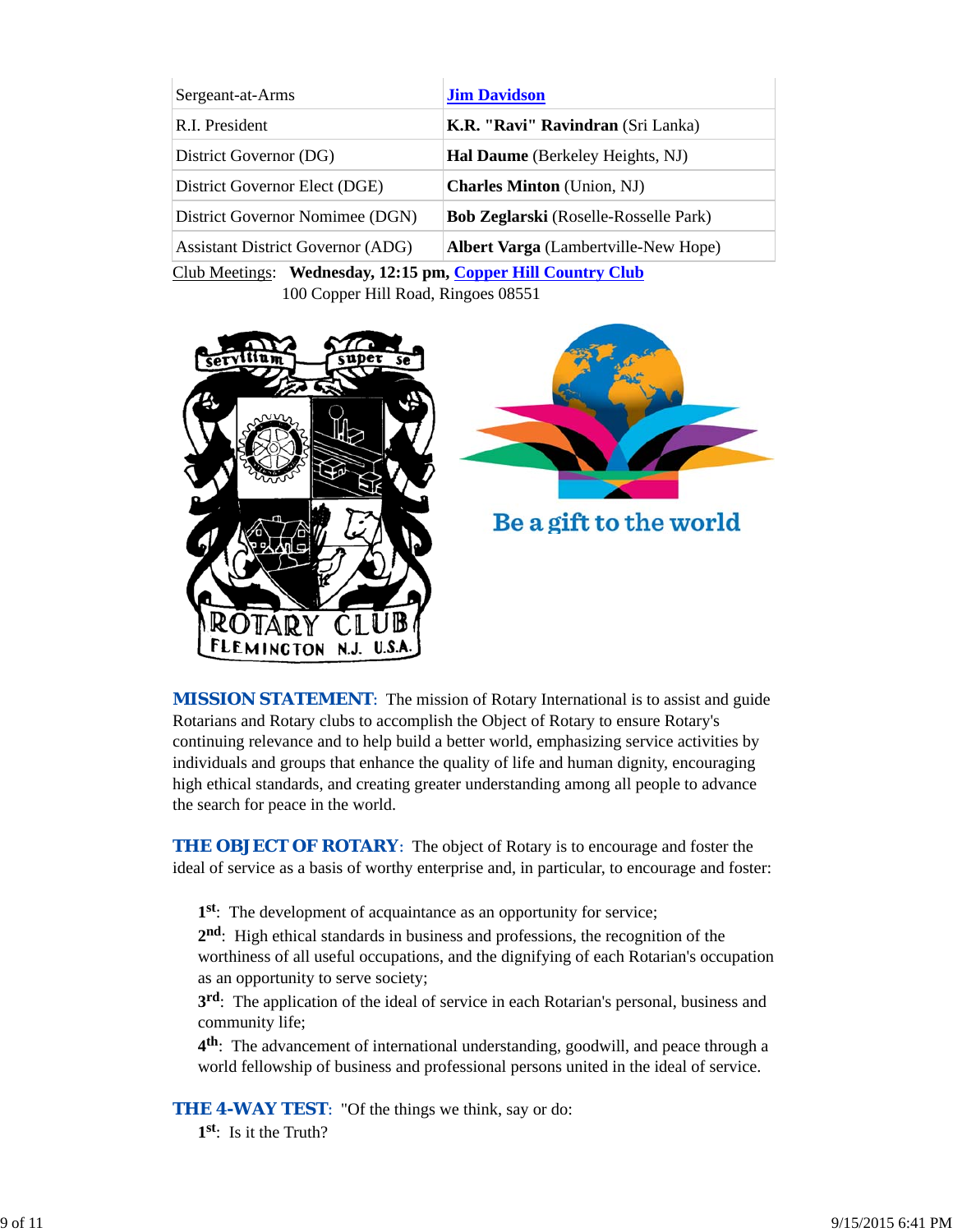- 2<sup>nd</sup>: Is it Fair to all concerned?
- **3rd**: Will it build goodwill and better friendships?
- **4th**: Will it be beneficial to all concerned?"

# *ROTARY's AVENUE'S OF SERVICE*:

**1)** Through **Club Service**, we have fun, build lasting friendships, and make sure that our club runs well.

**2)** Through **Vocational Service**, we volunteer our professional skills to serve others and promote integrity in everything we do.

**3)** Through **Community Service**, we address local needs and work with our community to bring lasting improvements.

**4)** Through **International Service**, we meet humanitarian needs around the globe and promote world understanding and peace.

**5)** Through **Youth Service**, we work with young people to help them become the next generation of leaders, visionaries, and peacemakers.

# **2015-2016 CLUB MEMBER ROSTER Rotary Club of Flemington, NJ**

Current Number of Members: 43

| Rotarian                          | <b>Member Since</b> | <b>Classification</b>                    |
|-----------------------------------|---------------------|------------------------------------------|
| Black, Bruce B.                   | 2007                | <b>Health and Fitness</b>                |
| Bohler, Herbert C. (Herb)         | 1977                | <b>Specialty Advertising</b>             |
| <b>Campbell, Jennifer</b>         | 2015                | <b>General Practice</b>                  |
| Chittenden, Robert L. (Bob)       | 2003                | M.E.F.P. Consulting Engineering          |
| Clark, Arthur L. (Sandy)          | 1987                | Printing                                 |
| Davidson, James G. (Jim)          | 2002                | <b>Rubber Products</b>                   |
| Erskine, John                     | 2014                | Youth Development                        |
| Ferrari, Frederick J. (Fred)      | 1964                | Orthodontia                              |
| Fisher, Charles H. (Charlie)      | 1961                | <b>Funeral Services</b>                  |
| Fisher, Thomas H. (Tom)           | 2012                | <b>Property &amp; Casualty Insurance</b> |
| <b>Harkness, David W. (Dave)</b>  | 2015                | <b>Hospital Affairs</b>                  |
| Harrison, Jeffrey (Jeff)          | 1996                | Psychotherapy                            |
| Hyman, Lynn                       | 2010                | <b>Retail Banking</b>                    |
| Kamnitsis, Christopher P. (Chris) | 2001                | <b>Financial Planning</b>                |
| Kavanagh, Michele                 | 2013                | <b>Community Banking</b>                 |
| <b>King, Linda</b>                | 2015                | <b>Non-Profit</b>                        |
| Liebross, Ira                     | 1997                | <b>Family Medicine</b>                   |
| Loew, Darren                      | 2002                | Orthodontics                             |
| Martin, Teresa (Terry)            | 1993                | Solid Waste/Recycling                    |
| Mazujian, Harry                   | 2004                | Clergy                                   |
| McWilliams, Nancy                 | 1992                | Psychotherapy                            |
| Metz, Kim                         | 2007                | <b>Technical Education</b>               |
| Muller, George D.                 | 1964                | <b>Cut Glass Manufacturing</b>           |
| Nastasi, William (Bill)           | 1996                | <b>General Contracting</b>               |
| Newland, Robert D. (Bob)          | 1998                | Insurance                                |